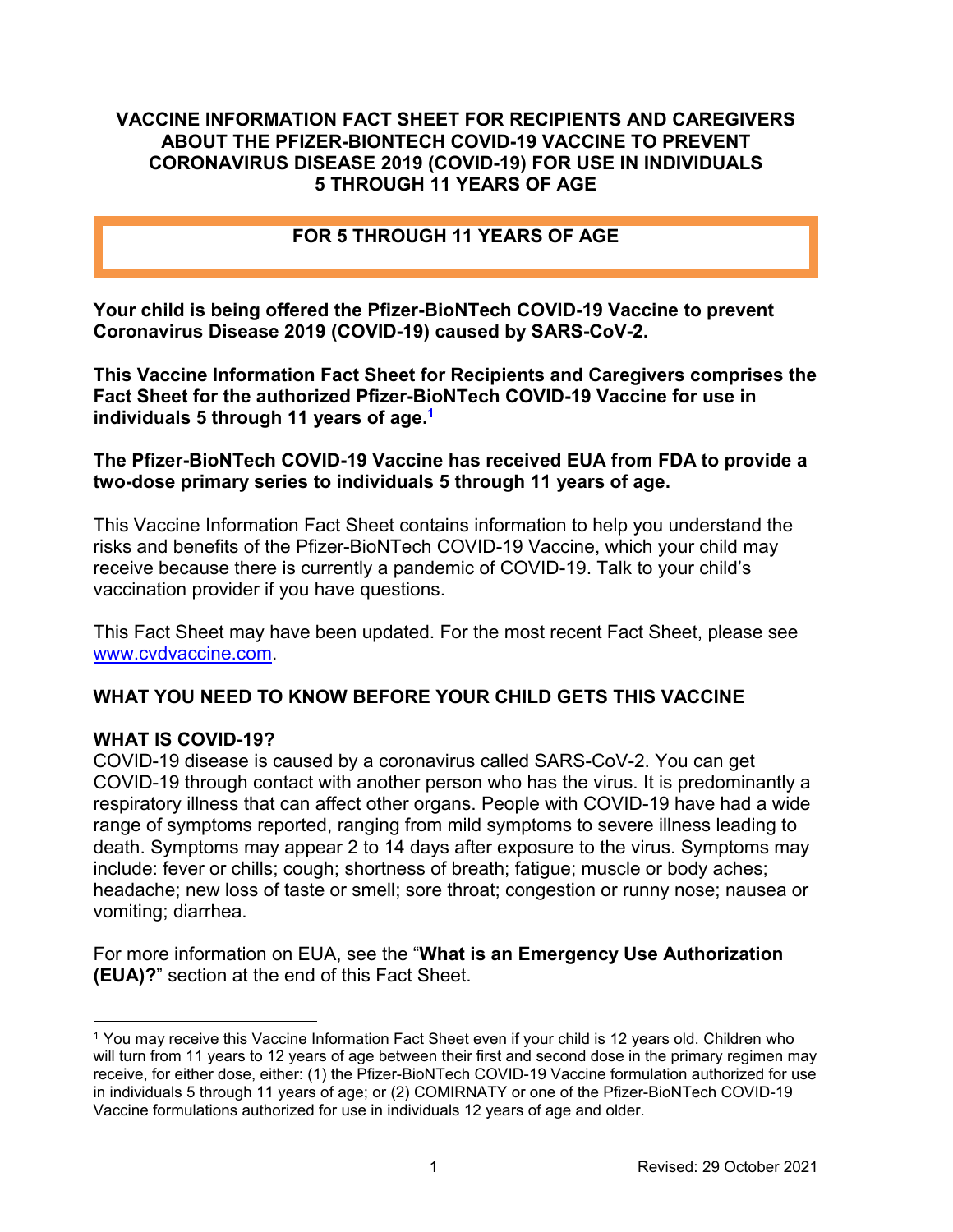## **WHAT SHOULD YOU MENTION TO YOUR CHILD'S VACCINATION PROVIDER BEFORE YOUR CHILD GETS THE VACCINE?**

**Tell the vaccination provider about all of your child's medical conditions, including if your child:**

- has any allergies
- has had myocarditis (inflammation of the heart muscle) or pericarditis (inflammation of the lining outside the heart)
- has a fever
- has a bleeding disorder or is on a blood thinner
- is immunocompromised or is on a medicine that affects your child's immune system
- is pregnant
- is breastfeeding
- has received another COVID-19 vaccine
- has ever fainted in association with an injection

# **HOW IS THE VACCINE GIVEN?**

The Pfizer-BioNTech COVID-19 Vaccine will be given to your child as an injection into the muscle.

The vaccine is administered as a 2-dose series, 3 weeks apart. The vaccine may not protect everyone.

# **WHO SHOULD NOT GET THE VACCINE?**

Your child should not get the vaccine if your child:

- had a severe allergic reaction after a previous dose of this vaccine
- had a severe allergic reaction to any ingredient of this vaccine.

# **WHAT ARE THE INGREDIENTS IN THE VACCINE?**

The vaccine includes the following ingredients: mRNA, lipids ((4 hydroxybutyl)azanediyl)bis(hexane-6,1-diyl)bis(2-hexyldecanoate), 2 [(polyethylene glycol)-2000]-N,N-ditetradecylacetamide, 1,2-Distearoyl-sn-glycero-3-phosphocholine, and cholesterol), tromethamine, tromethamine hydrochloride, sucrose, and sodium chloride.

# **HAS THE VACCINE BEEN USED BEFORE?**

Millions of individuals 12 years of age and older have received the Pfizer-BioNTech COVID-19 Vaccine under EUA since December 11, 2020. In a clinical trial, approximately 3,100 individuals 5 through 11 years of age have received at least 1 dose of Pfizer-BioNTech COVID-19 Vaccine. In other clinical trials, approximately 23,000 individuals 12 years of age and older have received at least 1 dose of the vaccine. The vaccine that is authorized for use in children 5 through 11 years of age includes the same mRNA and lipids but different inactive ingredients compared to the vaccine that has been used under EUA in individuals 12 years of age and older and that has been studied in clinical trials. The use of the different inactive ingredients helps stabilize the vaccine under refrigerated temperatures and the formulation can be readily prepared to deliver appropriate doses to the 5 through 11 year-old population.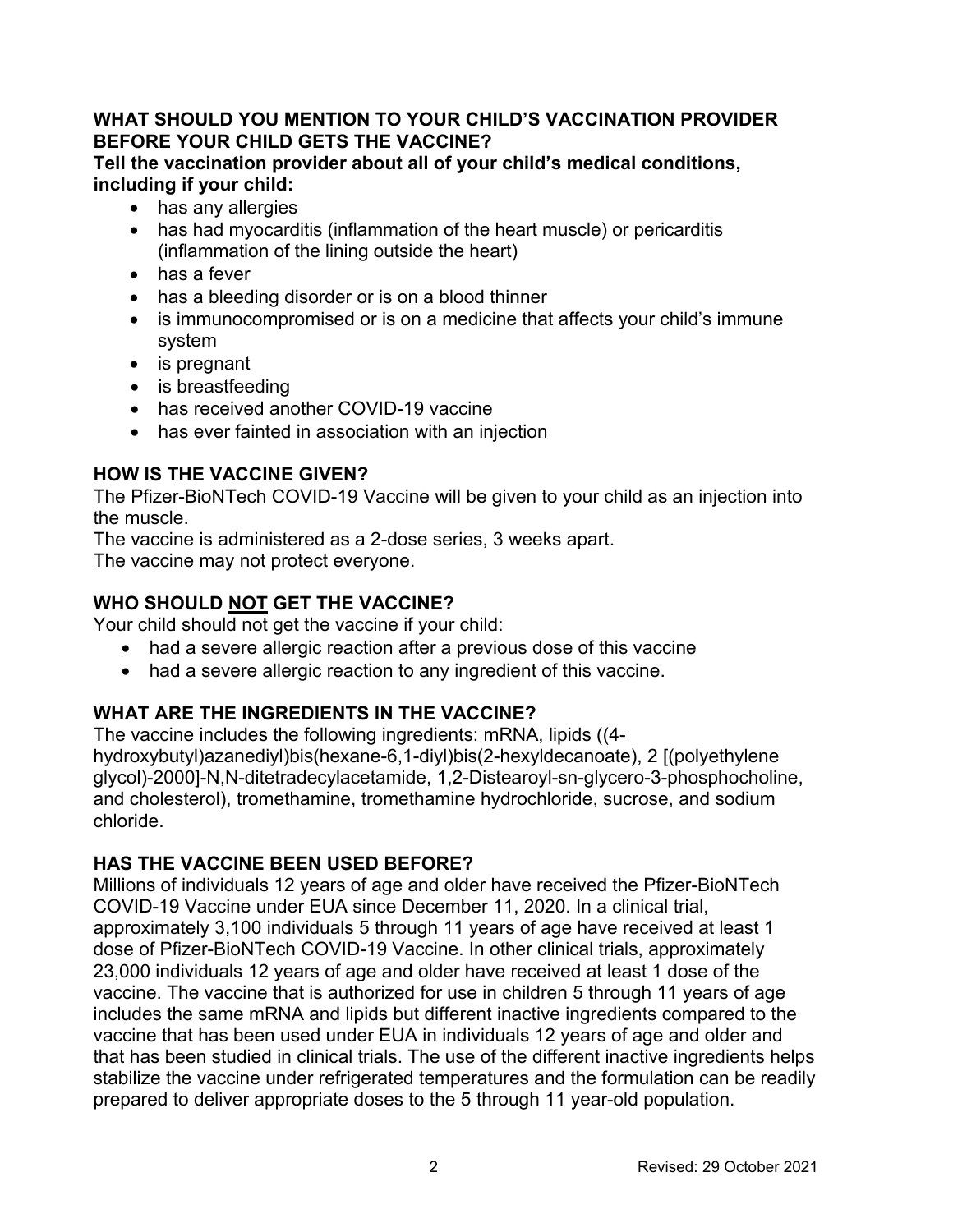# **WHAT ARE THE BENEFITS OF THE VACCINE?**

The vaccine has been shown to prevent COVID-19.

The duration of protection against COVID-19 is currently unknown.

# **WHAT ARE THE RISKS OF THE VACCINE?**

There is a remote chance that the vaccine could cause a severe allergic reaction. A severe allergic reaction would usually occur within a few minutes to one hour after getting a dose of the vaccine. For this reason, your child's vaccination provider may ask your child to stay at the place where your child received the vaccine for monitoring after vaccination. Signs of a severe allergic reaction can include:

- Difficulty breathing
- Swelling of the face and throat
- A fast heartbeat
- A bad rash all over the body
- Dizziness and weakness

Myocarditis (inflammation of the heart muscle) and pericarditis (inflammation of the lining outside the heart) have occurred in some people who have received the vaccine. In most of these people, symptoms began within a few days following receipt of the second dose of vaccine. The chance of having this occur is very low. You should seek medical attention right away if your child has any of the following symptoms after receiving the vaccine:

- Chest pain
- Shortness of breath
- Feelings of having a fast-beating, fluttering, or pounding heart

Side effects that have been reported with the vaccine include:

- severe allergic reactions
- non-severe allergic reactions such as rash, itching, hives, or swelling of the face
- myocarditis (inflammation of the heart muscle)
- pericarditis (inflammation of the lining outside the heart)
- injection site pain
- tiredness
- headache
- muscle pain
- chills
- $\bullet$  joint pain
- $\bullet$  fever
- injection site swelling
- injection site redness
- nausea
- feeling unwell
- swollen lymph nodes (lymphadenopathy)
- decreased appetite
- diarrhea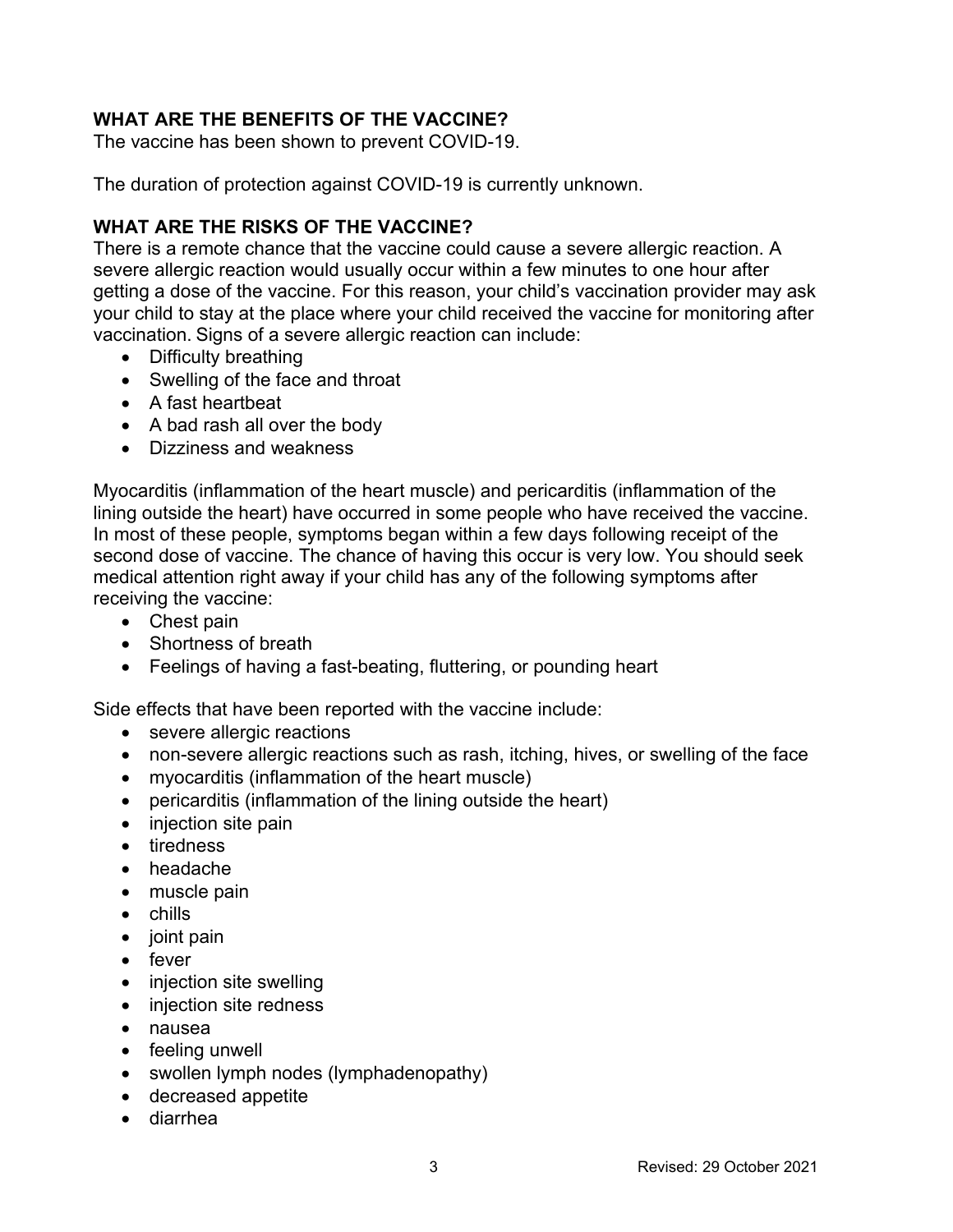- vomiting
- arm pain
- fainting in association with injection of the vaccine

These may not be all the possible side effects of the vaccine. Serious and unexpected side effects may occur. The possible side effects of the vaccine are still being studied in clinical trials.

# **WHAT SHOULD I DO ABOUT SIDE EFFECTS?**

If your child experiences a severe allergic reaction, call 9-1-1, or go to the nearest hospital.

Call the vaccination provider or your child's healthcare provider if your child has any side effects that bother your child or do not go away.

Report vaccine side effects to FDA/CDC Vaccine Adverse Event Reporting System (VAERS). The VAERS toll-free number is 1-800-822-7967 or report online to [https://vaers.hhs.gov/reportevent.html.](https://vaers.hhs.gov/reportevent.html) Please include "Pfizer-BioNTech COVID-19 Vaccine EUA" in the first line of box #18 of the report form.

In addition, you can report side effects to Pfizer Inc. at the contact information provided below.

| Website                       | <b>Fax number</b> | Telephone number |
|-------------------------------|-------------------|------------------|
| www.pfizersafetyreporting.com | 1-866-635-8337    | 1-800-438-1985   |

You may also be given an option to enroll in v-safe. V-safe is a new voluntary smartphone-based tool that uses text messaging and web surveys to check in with people who have been vaccinated to identify potential side effects after COVID-19 vaccination. V-safe asks questions that help CDC monitor the safety of COVID-19 vaccines. V-safe also provides second-dose reminders if needed and live telephone follow-up by CDC if participants report a significant health impact following COVID-19 vaccination. For more information on how to sign up, visit: [www.cdc.gov/vsafe](https://urldefense.proofpoint.com/v2/url?u=http-3A__www.cdc.gov_vsafe&d=DwMF-g&c=UE1eNsedaKncO0Yl_u8bfw&r=iggimxFo1bnCoTNHtFHht7zBjWLmMD5xyYOHusHEMRA&m=NUusRcDWxrAYwskpVPikFjIp1YMB1upPlqmEqHLqywo&s=ZgZDg3kpZyGQV82QCF-MKAMdQ9UDWQqf3K-6eMVizRE&e=).

### **WHAT IF I DECIDE NOT TO HAVE MY CHILD GET THE PFIZER-BIONTECH COVID-19 VACCINE?**

Under the EUA, there is an option to accept or refuse receiving the vaccine. Should you decide for your child not to receive it, it will not change your child's standard medical care.

# **ARE OTHER CHOICES AVAILABLE FOR PREVENTING COVID-19 BESIDES PFIZER-BIONTECH COVID-19 VACCINE?**

For children 5 through 11 years of age, there are no other COVID-19 vaccines available under Emergency Use Authorization and there are no approved COVID-19 vaccines.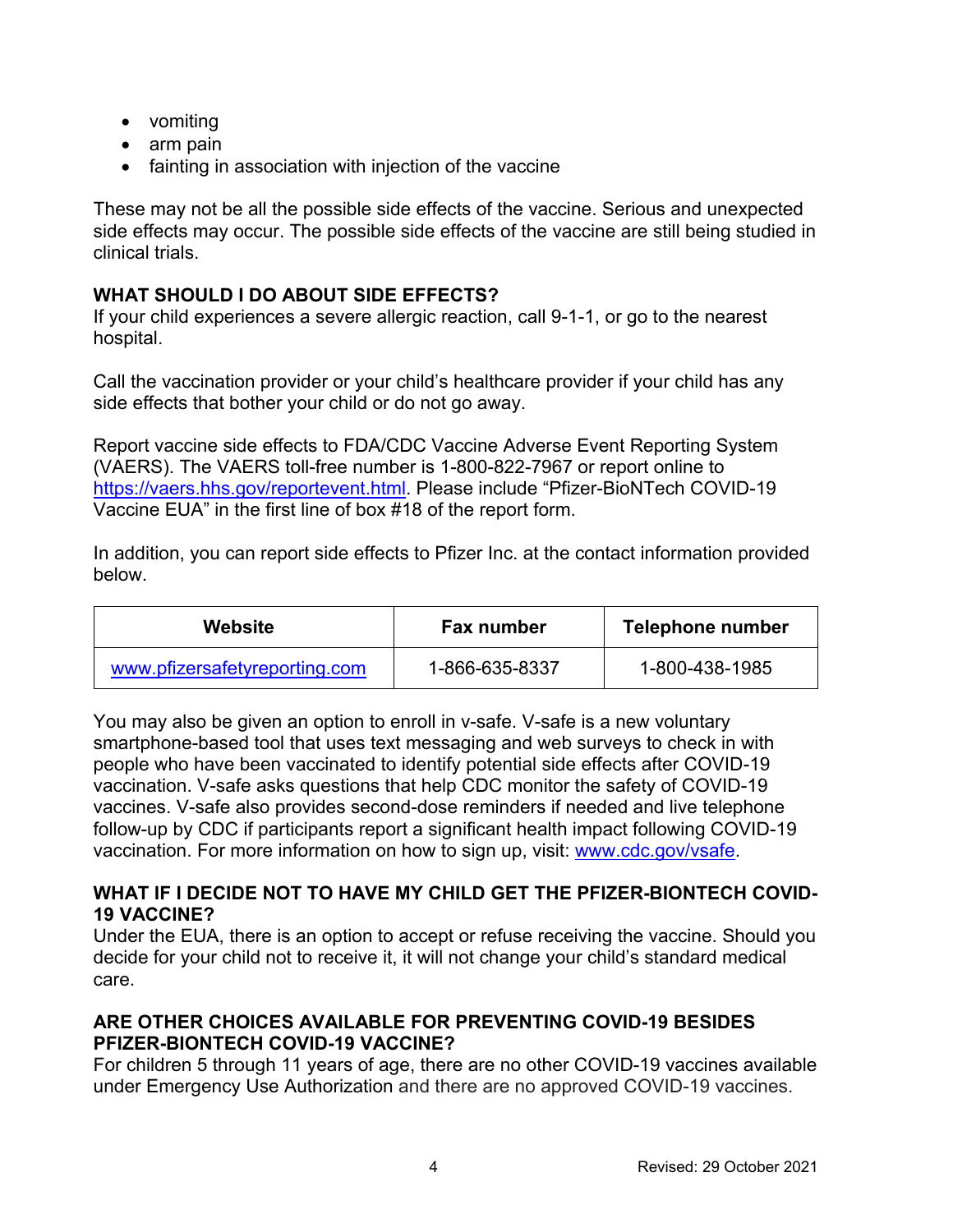## **CAN MY CHILD RECEIVE THE PFIZER-BIONTECH COVID-19 VACCINE AT THE SAME TIME AS OTHER VACCINES?**

Data have not yet been submitted to FDA on administration of the Pfizer-BioNTech COVID-19 Vaccine at the same time with other vaccines. If you are considering to have your child receive the Pfizer-BioNTech COVID-19 Vaccine with other vaccines, discuss the options with your child's healthcare provider.

### **WHAT ABOUT PREGNANCY OR BREASTFEEDING?**

If your child is pregnant or breastfeeding, discuss the options with your healthcare provider.

# **WILL THE VACCINE GIVE MY CHILD COVID-19?**

No. The vaccine does not contain SARS-CoV-2 and cannot give your child COVID-19.

### **KEEP YOUR CHILD'S VACCINATION CARD**

When your child gets the first dose, you will get a vaccination card to show when to return for your child's next dose(s) of the vaccine. Remember to bring the card when your child returns.

### **ADDITIONAL INFORMATION**

If you have questions, visit the website or call the telephone number provided below.

To access the most recent Fact Sheets, please scan the QR code provided below.

| <b>Global website</b> | <b>Telephone number</b>              |  |
|-----------------------|--------------------------------------|--|
| www.cvdvaccine.com    |                                      |  |
|                       | 1-877-829-2619<br>$(1-877-VAX-CO19)$ |  |

### **HOW CAN I LEARN MORE?**

- Ask the vaccination provider.
- Visit CDC at <https://www.cdc.gov/coronavirus/2019-ncov/index.html>.
- Visit FDA at [https://www.fda.gov/emergency-preparedness-and-response/mcm](https://www.fda.gov/emergency-preparedness-and-response/mcm-legal-regulatory-and-policy-framework/emergency-use-authorization)[legal-regulatory-and-policy-framework/emergency-use-authorization](https://www.fda.gov/emergency-preparedness-and-response/mcm-legal-regulatory-and-policy-framework/emergency-use-authorization).
- Contact your local or state public health department.

# **WHERE WILL MY CHILD'S VACCINATION INFORMATION BE RECORDED?**

The vaccination provider may include your child's vaccination information in your state/local jurisdiction's Immunization Information System (IIS) or other designated system. This will ensure that your child receives the same vaccine when your child returns for the second dose. For more information about IISs visit: <https://www.cdc.gov/vaccines/programs/iis/about.html>.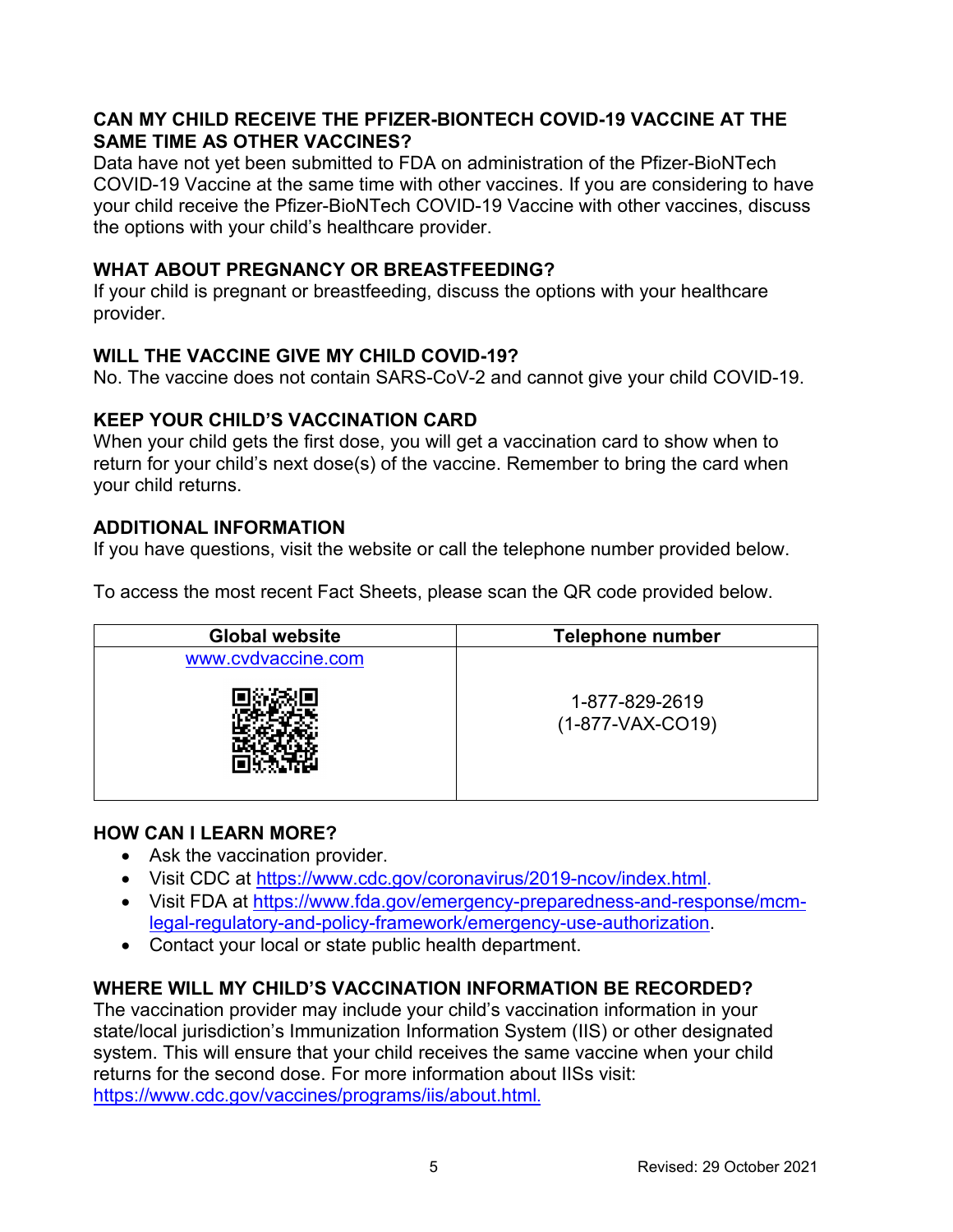# **CAN I BE CHARGED AN ADMINISTRATION FEE FOR RECEIPT OF THE COVID-19 VACCINE?**

No. At this time, the provider cannot charge you for a vaccine dose and you cannot be charged an out-of-pocket vaccine administration fee or any other fee if only receiving a COVID-19 vaccination. However, vaccination providers may seek appropriate reimbursement from a program or plan that covers COVID-19 vaccine administration fees for the vaccine recipient (private insurance, Medicare, Medicaid, Health Resources & Services Administration [HRSA] COVID-19 Uninsured Program for noninsured recipients).

# **WHERE CAN I REPORT CASES OF SUSPECTED FRAUD?**

Individuals becoming aware of any potential violations of the CDC COVID-19 Vaccination Program requirements are encouraged to report them to the Office of the Inspector General, U.S. Department of Health and Human Services, at 1-800-HHS-TIPS or [https://TIPS.HHS.GOV](https://tips.hhs.gov/).

### **WHAT IS THE COUNTERMEASURES INJURY COMPENSATION PROGRAM?**

The Countermeasures Injury Compensation Program (CICP) is a federal program that may help pay for costs of medical care and other specific expenses of certain people who have been seriously injured by certain medicines or vaccines, including this vaccine. Generally, a claim must be submitted to the CICP within one (1) year from the date of receiving the vaccine. To learn more about this program, visit [www.hrsa.gov/cicp/](http://www.hrsa.gov/cicp/) or call 1-855-266-2427.

# **WHAT IS AN EMERGENCY USE AUTHORIZATION (EUA)?**

An Emergency Use Authorization (EUA) is a mechanism to facilitate the availability and use of medical products, including vaccines, during public health emergencies, such as the current COVID-19 pandemic. An EUA is supported by a Secretary of Health and Human Services (HHS) declaration that circumstances exist to justify the emergency use of drugs and biological products during the COVID-19 pandemic.

The FDA may issue an EUA when certain criteria are met, which includes that there are no adequate, approved, available alternatives. In addition, the FDA decision is based on the totality of scientific evidence available showing that the product may be effective to prevent COVID-19 during the COVID-19 pandemic and that the known and potential benefits of the product outweigh the known and potential risks of the product. All of these criteria must be met to allow for the product to be used in the treatment of patients during the COVID-19 pandemic.